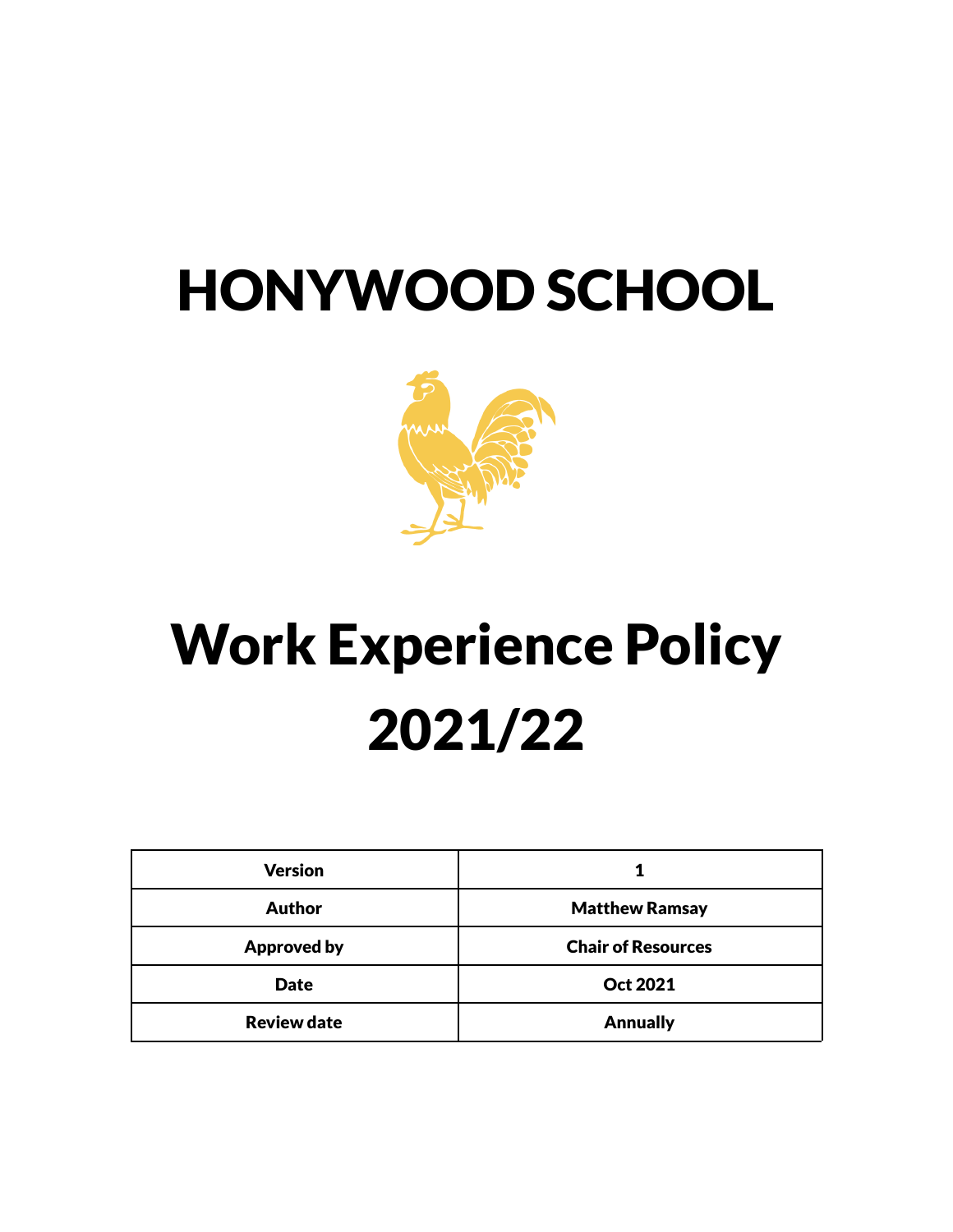| <b>Contents</b>                                         | Page           |
|---------------------------------------------------------|----------------|
| 1. Introduction                                         | $\overline{2}$ |
| 2. Our aims                                             | $\overline{2}$ |
| 3. Provision                                            | $\overline{2}$ |
| 4. Management and coordination                          | $\overline{2}$ |
| 5. Safety considerations                                | 3              |
| 6. Considerations for School                            | 3              |
| 7. Considerations for the placement provider (Employer) | 3              |
| 8. Assessing the risks                                  | 3              |
| 9. Safeguarding our learners                            | 4              |
| 10. Monitoring and evaluation                           | 5              |

**Appendix 1** - Safeguarding work experience, guidance and procedure

**Appendix 2** - WEX consent form (inc letter of understanding for the employer providing a placement)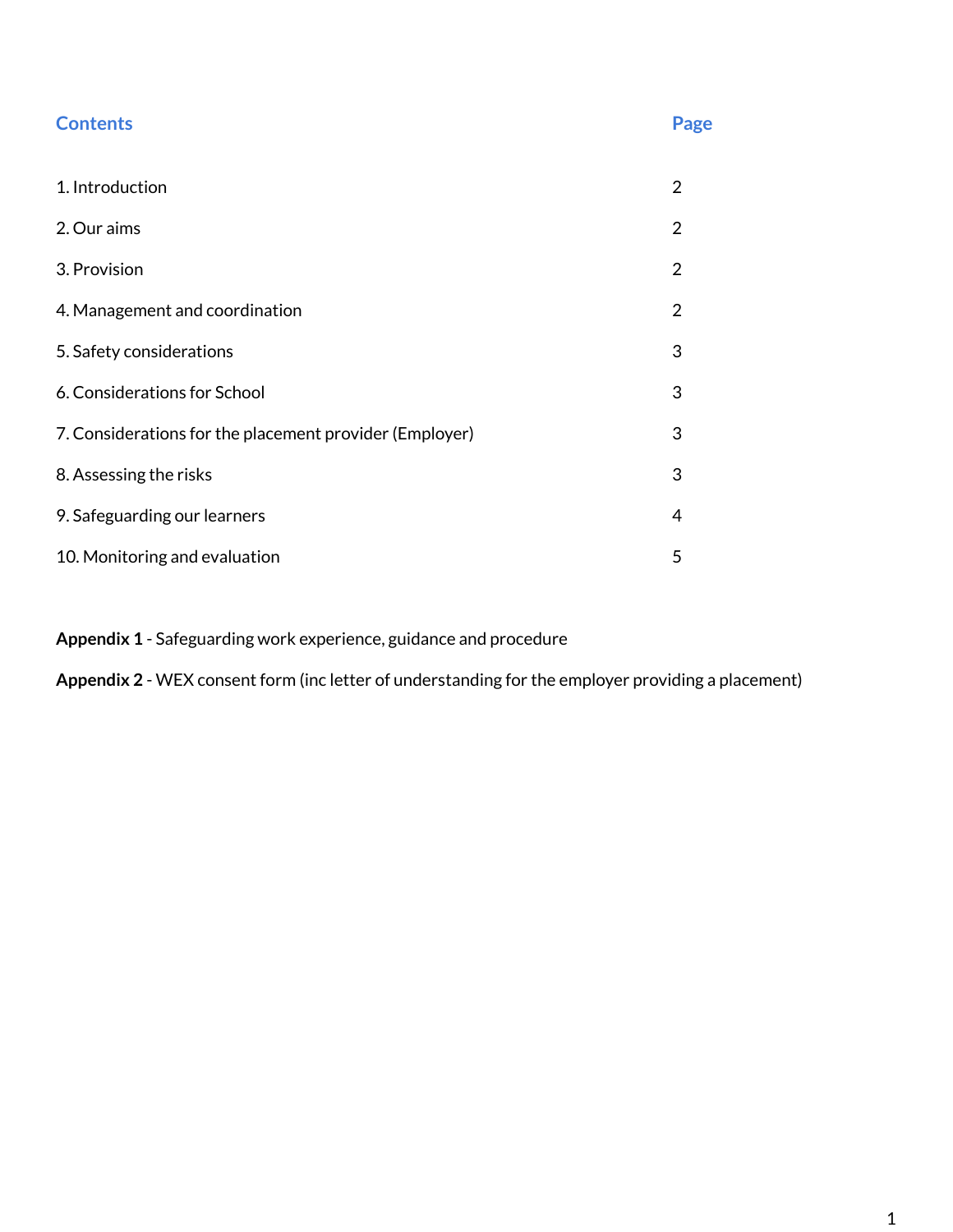#### **1. Introduction**

Work experience is an integral part of our learners' entitlement to CEIAG (Careers Education, Information, Advice and Guidance) and this clearly supports Gatsby Benchmark 6 "Experiences of Workplaces'' which states:

*Every pupil should have first-hand experiences of the workplace through work visits, work shadowing and/or work experience to help their exploration of career opportunities and expand their networks.* <https://www.goodcareerguidance.org.uk/the-benchmarks>

Work experience gives young people vital insights into the world of work, encourages them to aspire to great things, and helps them to prepare for their future. It bridges the gap between school, college and work and helps young people make decisions about their future and develop new and existing skills.

The opportunity to participate in work experience is provided to all learners by the end of their compulsory school education. Learners are encouraged to find placements linked to career paths that suit their interests, skills and strengths with the absence of stereotypes, which are actively challenged. Our PSHE and careers curriculum both include sessions on stereotypes.

Learners with Special Educational Needs or Disability (SEND), or any other additional needs, will be supported appropriately through liaison with parents and relevant staff i.e. the Special Educational Needs Co-ordinator (SENCO), Essex CC and the placement provider.

#### **2. Our aims**

Work experience should:

- Enhance learners' knowledge of the world of work
- Develop employability skills, eg: team working and effective communication
- Provide an insight into the skills, qualities and attitudes required by particular sectors and employers
- Provide opportunities for personal and social development including self-confidence, time management, personal organisation and resilience
- Help prepare learners for the world of work
- Enable learners to make cross-curricular links
- Support the school's CEIAG provision
- Provide opportunity for self-reflection and evaluation

#### **3. Provision**

The opportunity for a one day work placement is offered to all Cohort 9 learners in the summer term and a five day work experience opportunity to Cohort 10 in Term 3. However, some learners may access additional work experience placements during their time at Honywood.

#### **4. Management and coordination**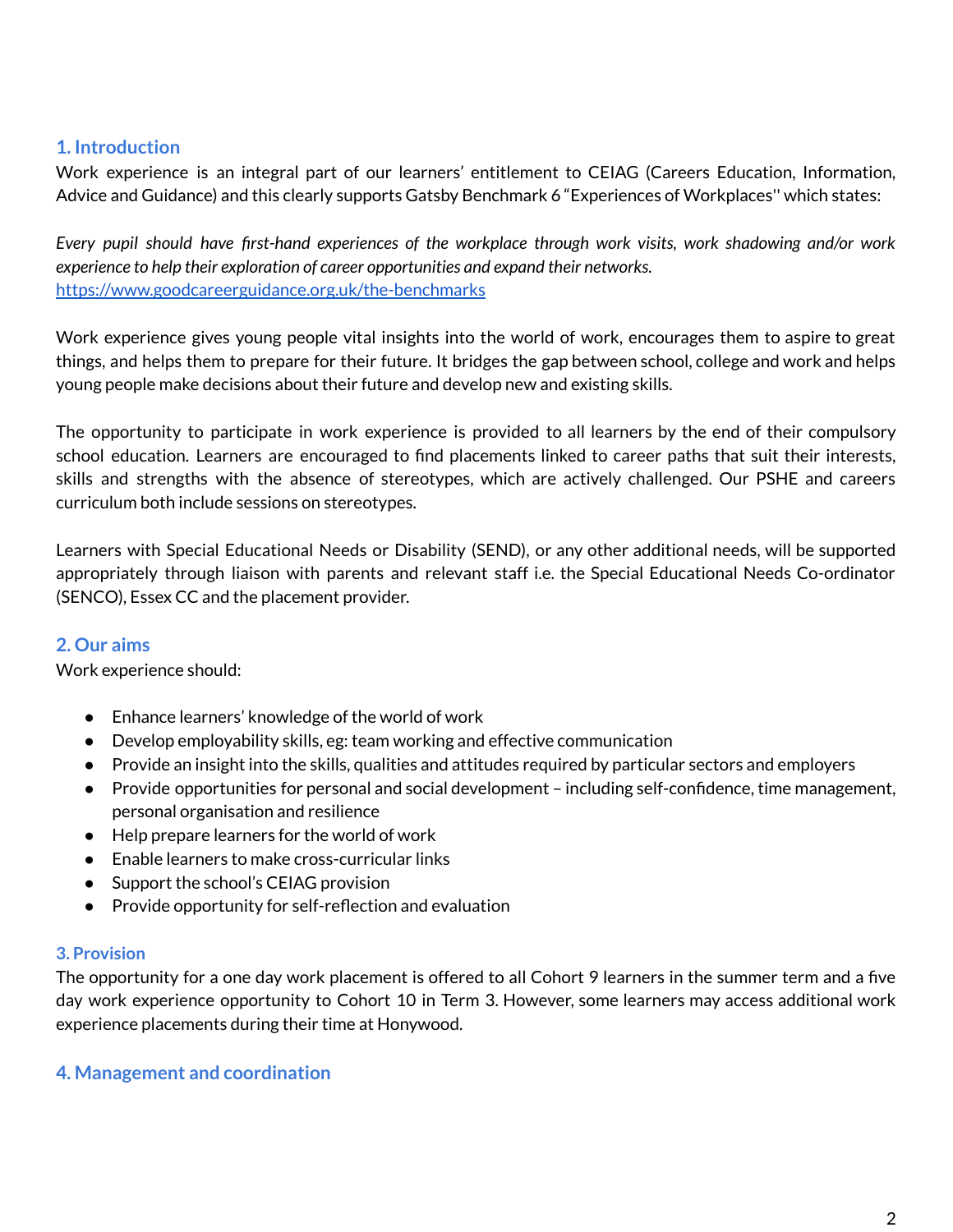Approval of work placements is the responsibility of the school and the school manages all documentation for placements. Placements can be sourced through a number of different methods including personal contacts, school contacts or external provider contacts, e.g. The Education People or Careers Enterprise Company. National legislation from the HSE and the DfE will be followed to ensure the health, safety and safeguarding of students whilst on work experience. The school only authorises placements which have met all of our safeguarding requirements (see below).

#### **5. Safety considerations**

The HSE guidance for work experience and placements is invaluable and should be shared with staff and placement providers. It can be found at <http://www.hse.gov.uk/youngpeople/workexperience/index.htm>

#### **6. Considerations for School**

The HSE guidance (above ) states:

"[For] those organising placements, [they] should simply ask sensible questions, in proportion to the level of risk, to satisfy themselves that those arrangements are in place. They should not be second-guessing employers' risk assessments or requiring additional paperwork. This means that schools do not need to complete extensive health and safety checks or risk assessments of their own, nor do they need to hire third parties to do so."

#### **7. Considerations for the placement provider**

Under HSE guidance (the Health and Safety (Training for Employment) Regulations 1990), learners on work experience are treated as employees for health and safety purposes. The placement provider has the same duty of care to the learners as it does to its own employees. The provider must ensure that any young person on placement is protected from risks which are; a consequence of their lack of experience, an absence of awareness of existing or potential risks, the fact that a young person has not fully matured.

An employer's existing workplace risk assessment may already cover the risks that the learner can be exposed to. The Employer's Liability Insurance must be in place before the placement begins and can cover most of the above points.

#### **8. Assessing the risk**

Employers are required to have risk assessments for their employees, although small employers (with fewer than five employees) do not have to have them written down. We will ask placement providers to carry out an appropriate workplace induction, which may include undertaking the risk assessments with learners, in accordance with the HSE guidance:

- For placements in low-risk environments, such as offices or shops, with everyday risks that will mostly be familiar to the learner, we consider that existing arrangements for other employees should suffice.
- For environments with risks less familiar to the learner (e.g. in light assembly or packing facilities), we will ask the placement provider to make arrangements to manage the risks. We consider this should include induction, supervision, site familiarisation, and any protective equipment needed.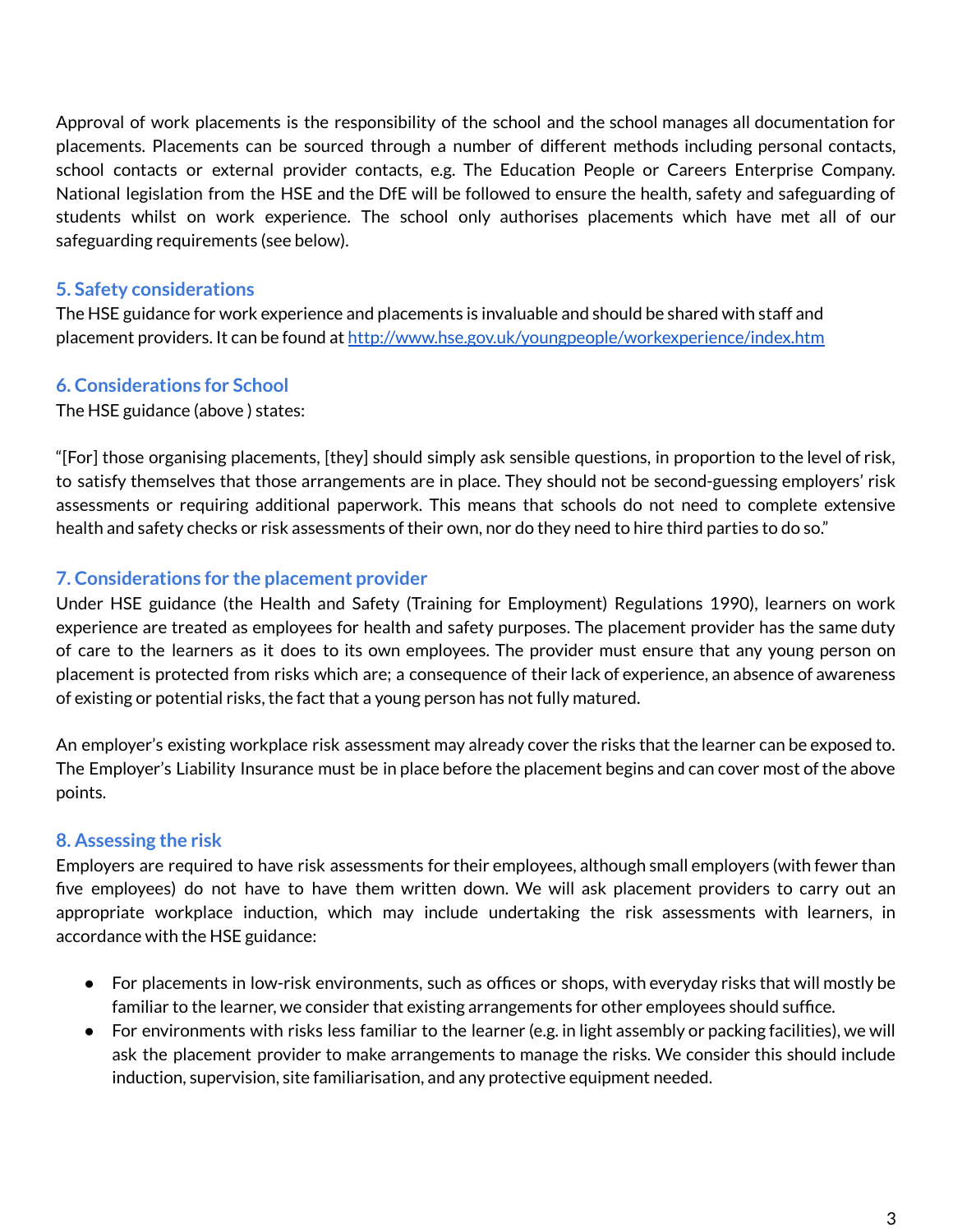- **We do not encourage placements in high-risk environments and will communicate this to parents/carers.** For a placement in a higher-risk environment such as construction, agriculture and manufacturing we will ask the provider to consider what work the learner will be completing or observing, the risks involved and how these are managed. We require evidence that a job description and risk assessment have been completed, considering instruction, training and supervisory arrangements and that they work in practice.
- In addition to this, we will ask that the risk assessments take into account the learners' potential inexperience, lack of awareness of risks and their stage of development. Where it is appropriate to do so, relevant information (such as a care plan) may be sent to the employer to allow them to consider how best to provide safe methods of working. The advice of the SENCO, Cohort Leader, Medical and Safeguarding lead along with other relevant staff, shall be sought in such cases before information is sent from the school.

Briefing our learners in school:

- The school will deliver an assembly, prior to the learner going out on placement, which reiterates the importance of work experience and its benefits. This assembly will also be used to explain about health and safety in the workplace and confirms the procedure for raising any health and safety, as well as safeguarding, concerns.
- The school will reinforce these messages in the final few days before the learners are due to go out on placement, during LS5.
- We request that the placement provider brief learners on their first day of induction covering health and safety; how to identify hazards and control measures that can be put in place to reduce risk of injury or accident.

#### **9. Safeguarding our students**

Guidance from the Disclosure and Barring Service (DBS) and the Department for Education in the document "Keeping Children Safe in Education" indicates:

- Pupils below the age of 16 cannot have a DBS check undertaken.
- It may be appropriate for barred list checks to take place on individuals who supervise such a placement. Consideration should be given to whether the person providing the supervision will be unsupervised and how frequently they are providing the supervision. If it is more than 3 days in a 30-day period then it is likely to require a check. This check can be in the form of a barred list check.
- For students aged 16 or over, where the placement is in a "specified place" (such as a school, children's home, childcare premises), the placement provider "should consider whether a DBS enhanced check should be requested."
- Separate government guidance suggests that students aged 16 and over, who will be undertaking a placement in Health Care or the Early Years sector should have an enhanced DBS check. Time should be allowed for this to be undertaken in advance of the placement commencing. (This refers to "Post-16 work experience as a part of 16 to 19 study programmes and traineeships" published by the DfE in March 2015). It is recognised that the issue of safeguarding refers both to the pupils undertaking the placement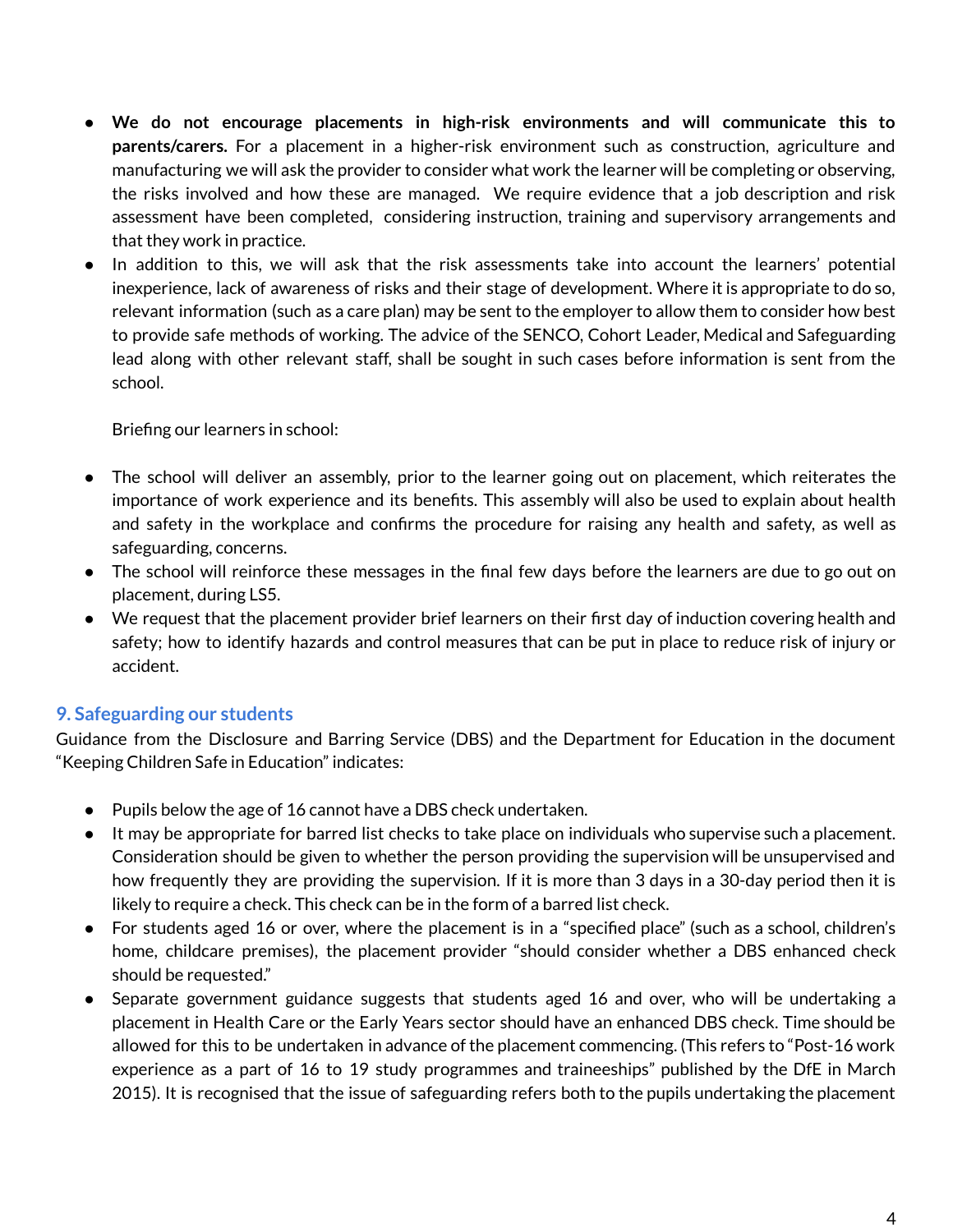as well as service users who attend such specified places. Whichever way it is viewed, the advice of maintaining "reasonable supervision" should be considered central to protecting both parties. All placement providers will be given guidance prior to the commencement of the placement (see appendix 1) which highlights good practice for safeguarding staff and how to report a safeguarding concern.

#### **10. Monitoring and evaluation**

All learners who access the work experience programme will be asked to evaluate and reflect on their experiences immediately after they return from their placements. This will take place through, but will not necessarily be limited to, a formal evaluation and other reflective work that would take place during LS5. Learners' parents/carers will also be asked to review the programme on an annual basis, once the placement is complete.

In addition, the work experience programme is reviewed by the Careers Lead (Mrs Jo-Anne Hickford jhickford@honywoodschool.com) and the school CEIAG Officer (Mr Matthew Ramsay mramsay@honywoodschool.com) who is responsible for work experience. This review is based on evidence from feedback from all stakeholders and will be presented to the SLT and the Governors as part of the CEIAG reporting procedures.

The review will:

- Consider the extent to which the programme meets the stated aims
- Consider any health and safety issues that have arisen, including from the induction provided
- Calculate the percentage of learners arranging their own placement
- Calculate the percentage of learners completing a placement
- Consider reasons for failure to complete a placement
- Identify areas for improvement, which will be incorporated into the CEIAG development plan.